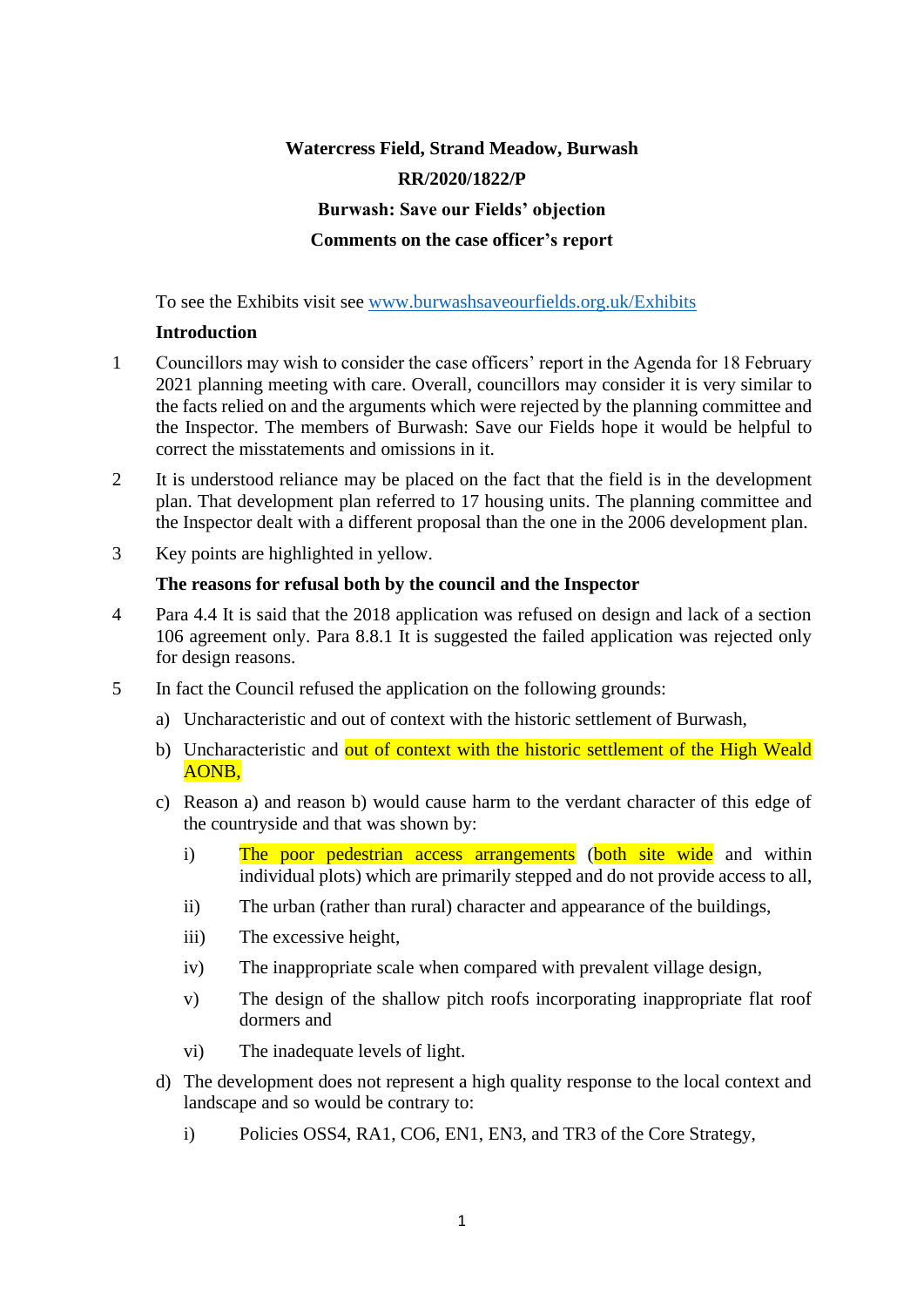- ii) Policies DHG4, DEN1 and DEN2 of the emerging Development and Site Allocations Local Plan Proposed submission Oct 2018, and
- iii) Paras 124, 127 and 128 of the NPPF.
- 6 For the decision, see Exhibits 8.
- 7 The difference is very significant. There is no mention of the section 106 agreement.
- 8 Para 4.4 The reasons for the Inspector's dismissal of the appeal are not listed. Councillors may feel the reasons are central to this application. Accompanying this note is the Inspector's report with the reasons highlighted in yellow.

# **The AONB**

- 9 Para 8.11.2 It is welcomed that it is stated that the AONB issue is said to be a principal issue. It is a pity that the author goes on to say that 'it has already been considered as part of the considerations at the outline stage.' In 2011, there were only 17 houses proposed and the case officer said, 'it was not possible to assess landscape effects without levels and sections, see the planning agenda para 6.3.2.
- 10 There is no mention in the Summary of the impact on the AONB of 30 housing units which was such a dominant consideration for the planning committee in 2018-2019 and the Inspector in 2019.
- 11 Para 2.2 Line 3 The Inspector did not consider the 30 similar houses in the failed application would be 'relatively hidden' as suggested. He said, 'I observed it is apparent that the development would be particularly prominent in views from the public footpaths to the south, west and north of the appeal site, which are elevated above the ghyll. The boundary landscaping would provide some screening and softening, but it is largely deciduous and thin in places and therefore the development would be readily apparent, particularly when the trees were not in leaf,' see para 11 of the Decision notice.
- 12 Para 3.1 The two separate occasions refer to one scheme for 17 houses and one for up to 30 houses.
- 13 Para 3.5 It is said the heights of the buildings have been reduced. Para 8.8.7 It is suggested that the latest proposals have lower buildings. That is not true as plot 30 and the block at right angles to the other will be higher.
- 14 The height above sea level is significant as that makes the buildings more prominent. Some have been reduced but others are still higher<sup>1</sup> than before.
- 15 It is important to remember that any housing deficit cannot cause a tilt to the planning process here. This sometimes enables a planning application to be granted when without there being a deficit, it would not be granted. The Court of Appeal decided on 28 January 2021, that the tilt does not apply where the issue is impact on the AONB and other factors.

# **The alpine footpath to nowhere**

16 Para 1 and 2 There is no mention of the access requirement in Condition 1, which counsellors may feel is one of the important factors for consideration. Para 8.2 The principle of 'access' is missing from the reserve matters' list.

<sup>&</sup>lt;sup>1</sup> The height that matters is not only the height of the building but also the height above sea level because that is what determines how prominent the building is when seen from various vantage points.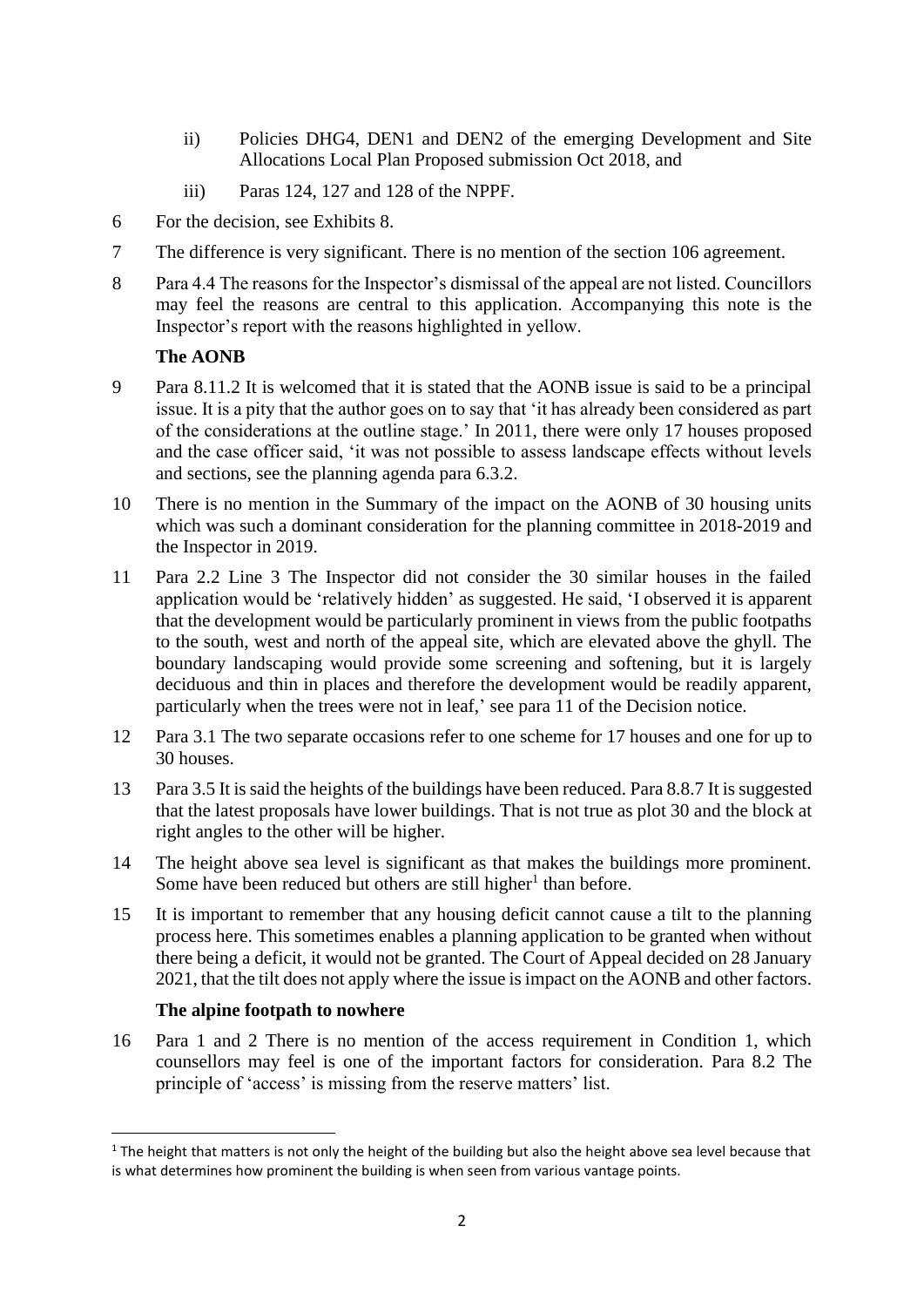- 17 Para 6.15.2 The applicant accepts in his submission to the Parish Council he has to provide a public right of way. The right of way referred to is a private right of way. It will need to be investigated. However it is a red herring.
- 18 Para 8.7 Condition 1 access is part of access and the lack of a footpath is access.
- 19 Para 6.15.2 It is said discussions have been proceeding over 2-3 years. No one connected with the applicant has made a formal approach to the Burwash Playing Field's Association. There was one informal meeting with one committee member only. That was met by a refusal. That refusal and the recent refusals in 2019 and 2020 have not been mentioned.
- 20 Para 8.18.2 It is a misreading of Condition 16 to say the footpath link only need to go to the edge of the playing fields ignores the reason for the imposition of Condition 16 which is part of Condition 16. It states:

'Reason: To ensure improved footpath integration with the village centre and its services in accordance with Policy VL1 of the Rother District Local Plan (2206) and Policy TR2 of the Rother District Local Plan Core Strategy.'

- 21 For interpretating Condition 16 (Exhibits 4), see para 24 of the main submission. Not only are the reasons part of Condition 16, but the reasons have to be considered under the principles of purposive construction for judicial interpretation.
- 22 It is wrong to rely on the private right of way as the developer has accepted that the footpath has to be a public right way and sustainability cannot be based on private rights of way. Further the developer has produced the private right of way at the last minute in a document that has been removed from the planning portal. They have never said in any document on the portal that they are relying on this as they have consistently said they only need to take the path to the boundary. The plan relied on shows the private right of way on the land of a householder and the Playing Field land. There is no direct evidence that there is a private right of way over the householder's land. The Playing Fields and the householder with Covid restrictions has had insufficient evidence to check out the position of this claimed right of way that no one has used in over 35 years.
- 23 The existence of this private path is a red herring.
- 24 Para 16.15.2 It is said the path would not impact on the users and pitches/courts. The reasons given by the Burwash Playing Field Association Trustee and Management Committee's reasons included:
	- The safety of playing field users
	- It would limit some sport users' ability to use the playing field,  $e.g.$  cricketers might not be able to use the playing field
	- Site security
	- Health and Safety obligations
	- Concern there would be easier access encouraging criminal activity
	- Increased insurance costs
	- Litter problems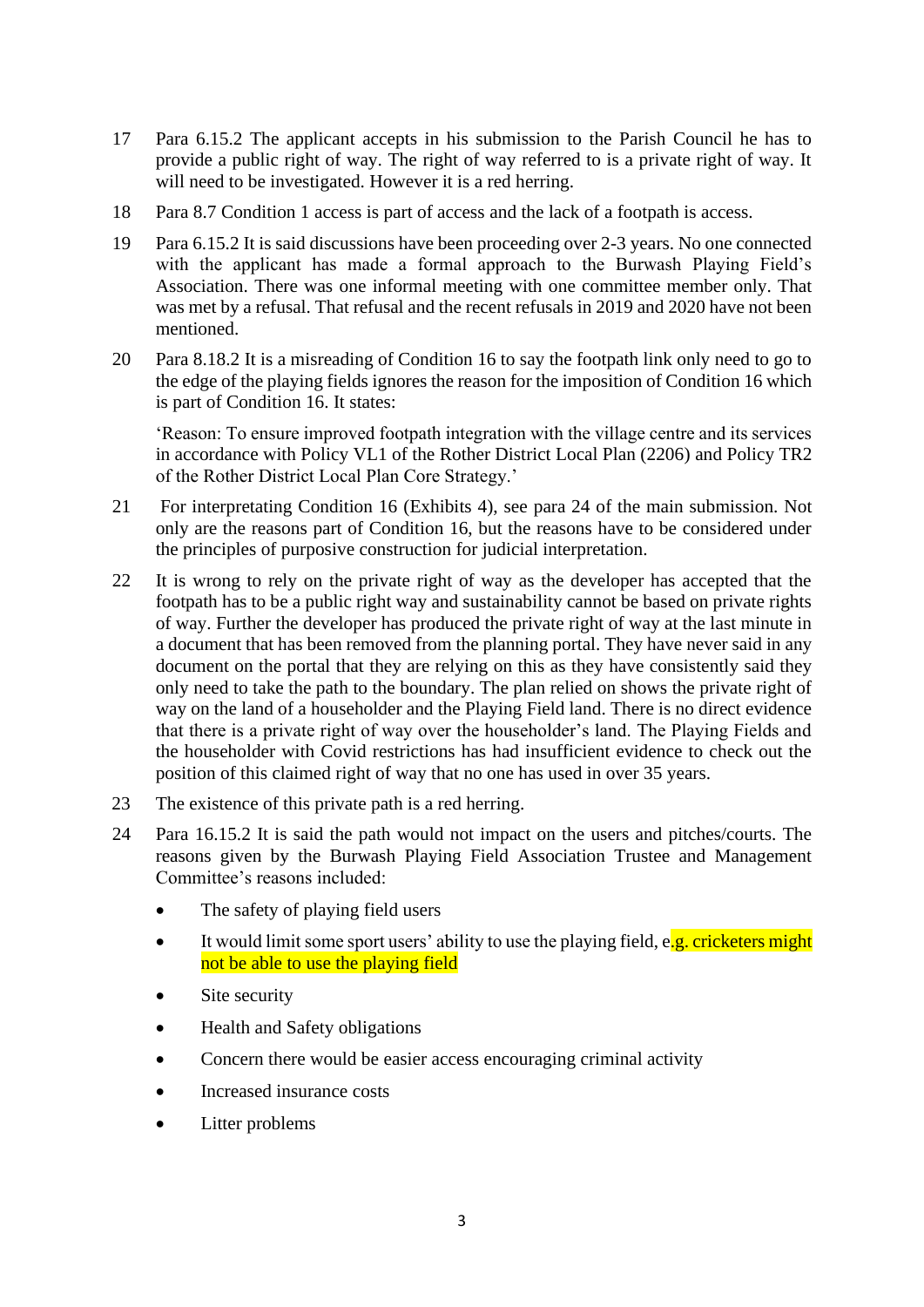- The likely light pollution with the introduction of lighting at the instigation of the police. Burwash is a Dark Skies Area
- 25 Para 8.3 It is said the permission allows for a scheme for 30 units. In fact the permission was granted for 'up to 30 units' subject to considerations of the AONB and all other relevant factors. The real issue is, can the units be built without breaching the rules for the ANOB etc. In considering that issue the councillors are invited to consider the Inspector's and previous planning committee's clear conclusion on that issue.
- 26 Para 8 The author fails to deal with the AONB issue properly. The dominant issue before the committee is whether the new scheme which is so similar to the failed scheme has the same adverse impact on the AONB.

## **Making decisions for this site piecemeal**

- 27 Para 8.4 It is suggested that the conditions need not be discharged at the same time. However the issue is whether the planning committee should allow the key conditions to be discharged piecemeal. If the councillors decide that they should not be dealt with piecemeal then the whole application should be refused. The way paragraph 8.4 is written and the reminder in the next paragraph, it looks as if the case officer considers the developer can raises issues at any time. This implies it is proper for the conditions in the grant of permission and the conditions in the 106 to be submitted at a convenient time for the developer up and including when the houses are occupied. Such an approach is wholly inappropriate.
- 28 The group asks would a Health authority think it proper to sign off the designs for the second floor and the roof of a new hospital when the rest of the building was going to consider at a later application.

## **Viability and affordable home**

- 29 There is a conflict between the developer and the case officer. The developer has made it clear in written correspondence with the clerk to Burwash Parish Council that they stand by the Viability report and there will be no affordable housing with this scheme. It is hoped this correspondence will be available to the planning committee. The case officer in para 8.5 is inviting the committee to proceed on the basis that there will be affordable homes. The details of the affordable homes are given.
- 30 This conflict needs to be resolved and committee needs to approach this application on what the developer says and not the case officer's presumption.
- 31 Para 8.6 It is stated that the developer is not raising the viability issue. This does not stop the councillors considering this issue. The District Valuer's report on the Developer's 2018 Viability report makes interesting reading. Among its findings were:
	- a) 'No detail has been supplied to justify why the appellant considered the scheme to be viable when permission was granted [March 2018] but now considers the scheme is unviable', see para 2.2 of his report.
	- b) I consider the abnormals would have be known to the agent when affordable quantum were agreed, so I question why these are being highlighted now', see para 6.2 of his report.'

For the report, see Exhibits 31.

32 The case officer in 2011 Watercress Field application was the same case officer for this application. In 2011, she said in her report that this [development] was contrary to Rother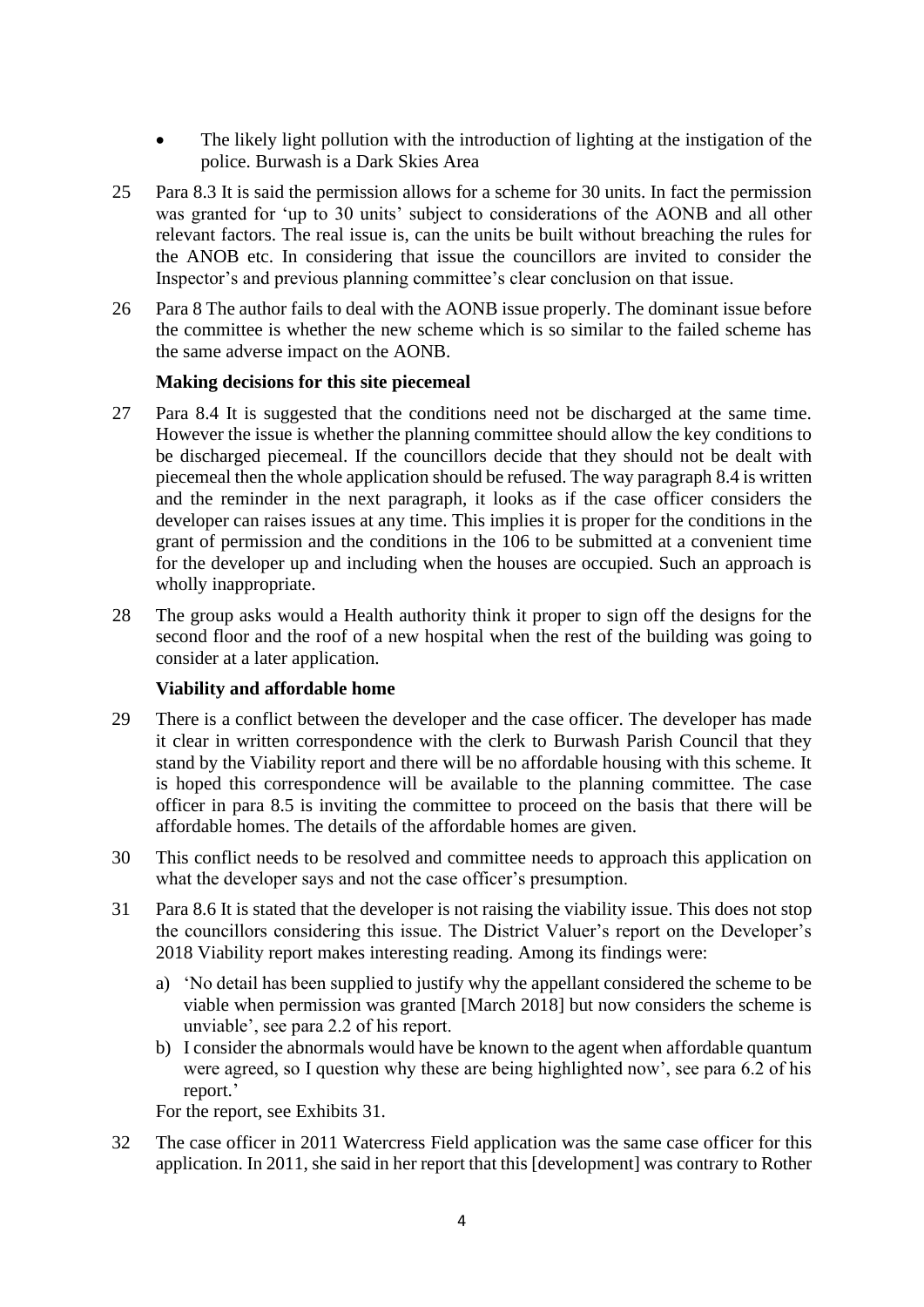District Council Policy VL1, but further advised that there were 'the benefits of the affordable homes and footpath link' etc. She added that 'these benefits were, and still are necessary to accompany any development and to reflect local needs'.

- 33 No reason is given why she has changed her mind.
- 34 Viability is a very live issue. If the developer is telling the truth now about viability the scheme is not viable and he will, on a grant of this application, be back to take advantage of the piecemeal approach. For more detail see para 53 of the main submission.

#### **Impact on residents**

35 Para 8.10.2 It is suggested that there would be no direct impacts on the residents of Rother View. The Inspector in 1986) found there would be an impact for the 17 houses then proposed, see Exhibits 1. The impact of looking at 30 rather than 17 would be greater. In para 10 the Inspector said:

'The Council, in its submission, underlined the importance of the setting of the village and the Area of Outstanding Natural Beauty. The rolling pastureland and steep ridges which are characteristic of the High Weald provide a very pleasant landscape of high visual quality. Burwash is typical of many villages in this area in that it is perched on the top of a narrow ridge and its appearance and setting are an integral part of the Area of Outstanding natural Beauty. The sloping fields which comprise the appeal site and the adjoining land are an integral part of the setting of the village in the landscape and housing on any part of this land would be visible from a distance and would be visually very intrusive and harmful.'

36 Few could express this better than the Inspector. The medieval landscape has not changed since 1986, It is unfortunate the support local communities have from the planners has changed.

## **High Weald unit**

- 37 8.11.4 It is a pity the High Weald Unit's consistent views about this site have been so side-lined and ignored. For the 2018 submission, see Exhibits 18. The 2020 submission is enclosed. They are of course the experts in this field. The reasons for the case officer's rejection are given.
	- a) The history and nature of the site (which adds support to the High Weald unit and adds nothing to undermine their view)
	- b) Local Plan Inspector (who dealt with a plan for 17 houses)
	- c) The last Appeal Inspector (who gave powerful backing to the High Weald unit's view and said nothing to undermine it)
	- d) The conclusions of the LVIA (who added no real support about the AONB)
	- e) The County Landscape officer (who did not address the Inspector's views properly).
- 38 None of these can be a reason to reject the important opinion from the experts.

## **Ecology**

39 Para 8.12.1 The County Ecologist report also concludes that 'it is possible that the risk is capable of being mitigated to acceptable levels by the application of planning conditions which are outlined in this response.' See the introduction to the report. The risk is presumably the risk to the ecology. If it is only possible that the risk can be mitigated it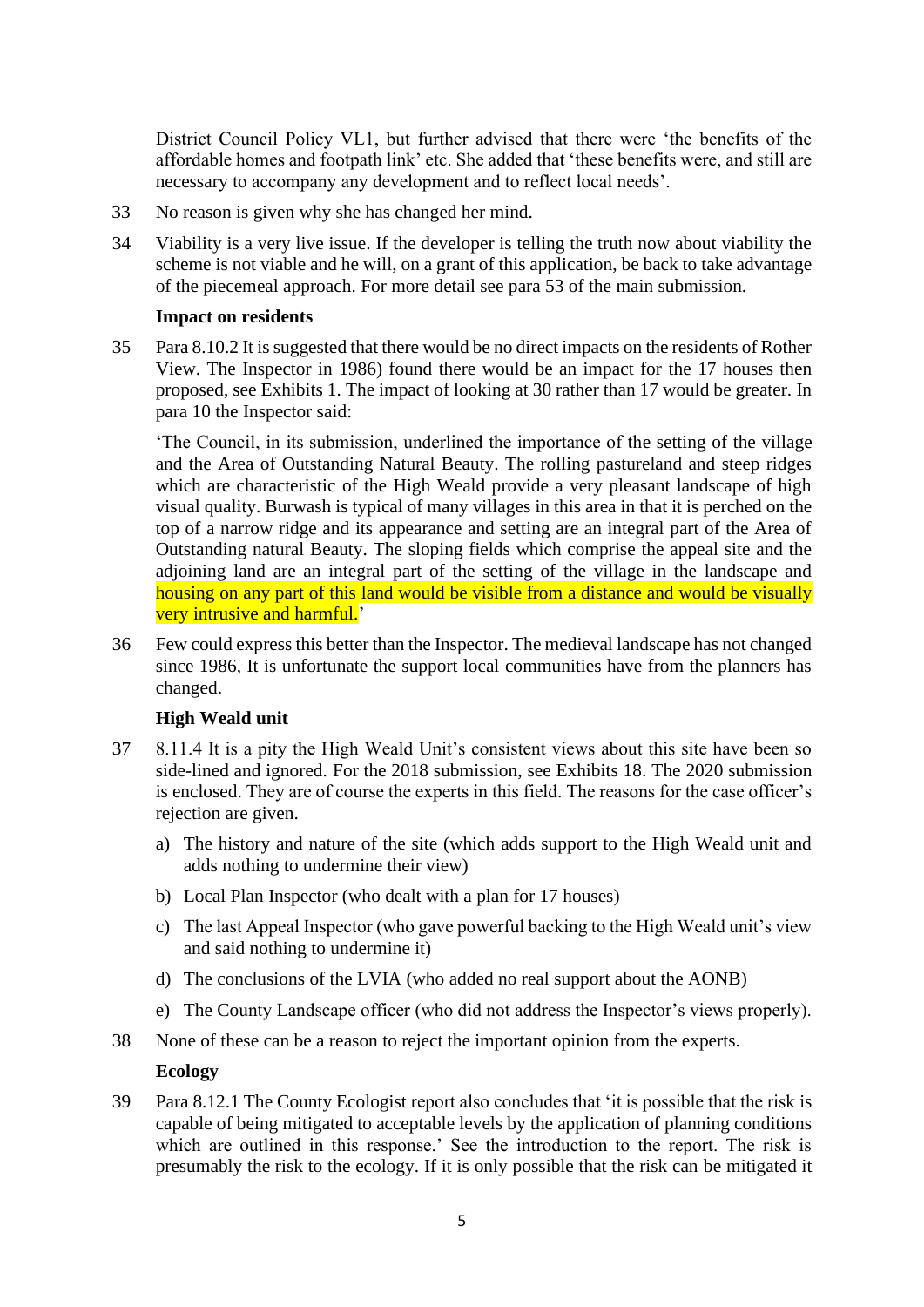can be inferred that the risk is more likely than not to be capable of mitigation. In any event the ecological factor in this application should not be signed off until the County Ecologist and the planning committee are satisfied the risk would be mitigated not possibly mitigated.

40 It is to be regretted that the case officer failed to say that the County Ecologist could not say the risks will be mitigated.

# **The barrister's opinion**

- 41 This document has been removed from the portal because of data protection breaches by the developer's agent
- 42 Reliance is placed on the barrister's opinion about the meaning of 'up to 30 units' when the barrister was asked the wrong question. He was asked 'Is the HWAONB [High Weald AONB] unit officer correct in her claim that "up to 30 units" approved by condition 6 in the outline application does not mean that 30 units is acceptable? [the typos have been left in]
- 43 The barrister appears to have been sent few documents and the lack of proper documents would have hampered his ability to come to a correct conclusion. The High Weald statement is true because the up to 30 units grant must be seen as the initial step. The next step is whether the developer can show, with the designs revealed afterwards, that the new plans will have an inverse impact on the AONB. As already stated that issue was considered by the Council and the Inspector and the arguments of the developer failed. The suggestion that the Council has determined that up to 30 units can be accommodated whatever, is false.
- 44 Para 5 of the advice. The barrister falls into grave error when it is asserted that the LPA must have necessarily reached the view that the proposed development (which at that stage in 2017 had no detailed drawings) would not cause unacceptable harm to the AONB. Bearing in mind the planning committee has decided and the Inspector has determined that the proposed development would have such unacceptable harm, an unconvincing inference in 2017 can have no bearing on the issues before the planning committee, when the issue has so emphatically decided since then.
- 45 Para 6 of the advice. The conclusion in the last sentence leaves out the impact on AONB so is irrelevant.

## **The attempt at consultation**

- 46 Para 3.4 The developer and his agent declined to attend the 'public consultation' so it is stretching the meaning of the phrase to say the plans have been subject to public consultation. Also, building plans were not made available. Yet even if there was consultation, it cannot make an inappropriate scheme acceptable.
- 47 For more detail, see para 68 of the main submission.

## **Other matters**

- 48 Para 2.0 The Parish Council has said they do not believe there is scope for the allotments to be supported.
- 49 Para 6.15.1 It is said the applicant has responded to all the comments. Most of the comments have not been dealt with. Key issues are ignored. Points 1, 2, 4, 5, 6, 7, 8, 9, 10 (both parts), 11-16, 18, 21-35, 37-41 fail to deal with the issues raised and are often